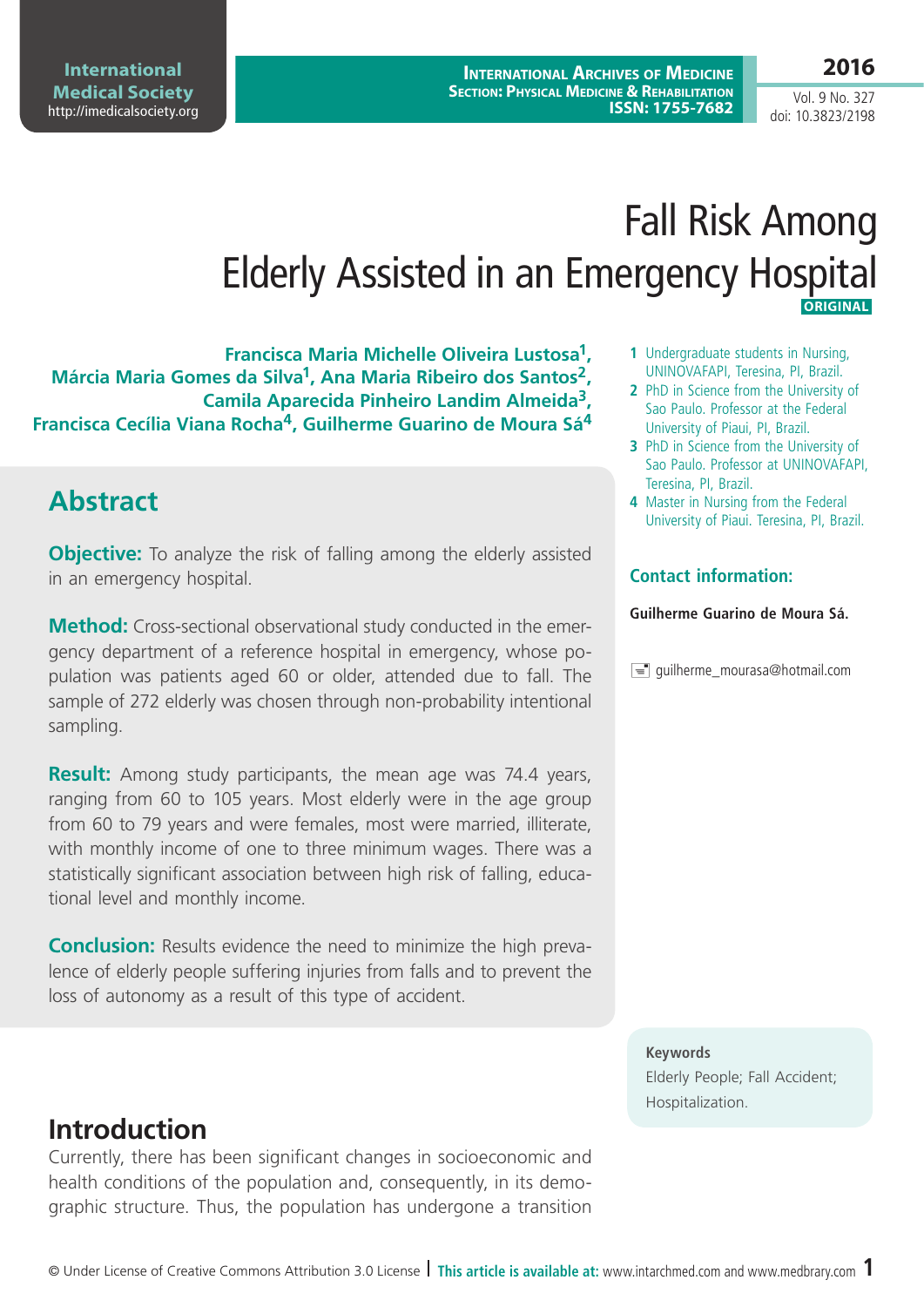Vol. 9 No. 327 doi: 10.3823/2198

**2016**

process and this situation has brought consequences both for society and for the health system, particularly in developing countries, which are striving to meet this population aging process [1].

In Brazil, the number of elderly people has grown at an accelerated rate when compared with the beginning of the twentieth century, when life expectancy reached the average of 33.5 years. It is also noteworthy that, according to data from the Brazilian Institute of Geography and Statistics (IBGE), the current numbers of this population group are quite high, especially in relation to the elderly over 80 years, considering that in the 1997-2009 period the elderly population between 60 and 69 years increased by 21.6%, while those with more than 80 increased by 47.8% [2].

In this sense, the consequences are very clear and worrying to Brazilians, since there has been a decrease of young people and a significant growth of the elderly, and the aging phenomenon is occurring faster than the scheduled by public health. Thus, the acceleration of this event has emphasized the creation of social programs to assist this population, making possible the monitoring of this public [3].

Aging causes numerous physiological changes in many body systems, including the skeletal and muscle system, which causes changes such as decreased muscle fibers, mass and muscle strength, and limits the physical and motor performance of individuals in their environment [4].

These changes that occur with advancing age interfere with the performance of daily activities and with functional capacity of older people, and favors the appearance of diseases and increases the risk of falls in this population. Thus, fall ends up being the most common accident that occurs among the elderly people, which results in decreased quality of life due to the limitations occurred after this event [5].

Fall is defined as an unintentional displacement of the body to a lower level than the starting position with inability of correction in a timely manner, determined by multifactorial circumstances that impair stability [6].

Worldwide, approximately 28% to 35% of people over 65 years of age suffer falls every year, and this proportion increases by 32% to 42% among people over 70 years. The incidence of falls in the elderly population varies between different countries. In China, its incidence is from 6% to 31%; in Japan, 20%; and in the Americas the proportion of elderly people suffering falls varies from 21.6% in Barbados to 34% in Chile. Regarding mortality, falls account for 40% of all deaths related to injuries; in the United States its incidence is 36.8% per population of 100,000 [7].

In Brazil, approximately 29% of the elderly people have already fallen at least once a year and 13% have fallen recurrently so that this event has had an important impact on mortality of the elderly. According to preliminary data of the Computer Department of SUS (DATASUS), in 2008 there were 5,142 deaths of people aged 60 or more as a result of falls, ranking second place in mortality from external causes, corresponding to 25.3% [8].

Cross-sectional study conducted in Bahia that aimed to evaluate the risk of falls and associated factors in elderly living in long-term care facilities found that 62.9% of the elderly were victims of falls, and 50.0% had fallen only once [9].

Documentary research conducted in the Emergency Hospital of Teresina (HUT) noted that one of the most serious and frequent problems of the elderly was related to fractures, which were the major cause of hospitalization in that research and were fully associated to falls [10].

Due to the occurrence of this event, there are various instruments that assess the risk of falling. Among them, authors chose the Fall Risk Score, which was published by Downton in 1992 and validated in Portuguese; its sensitivity and specificity were also estimated [11].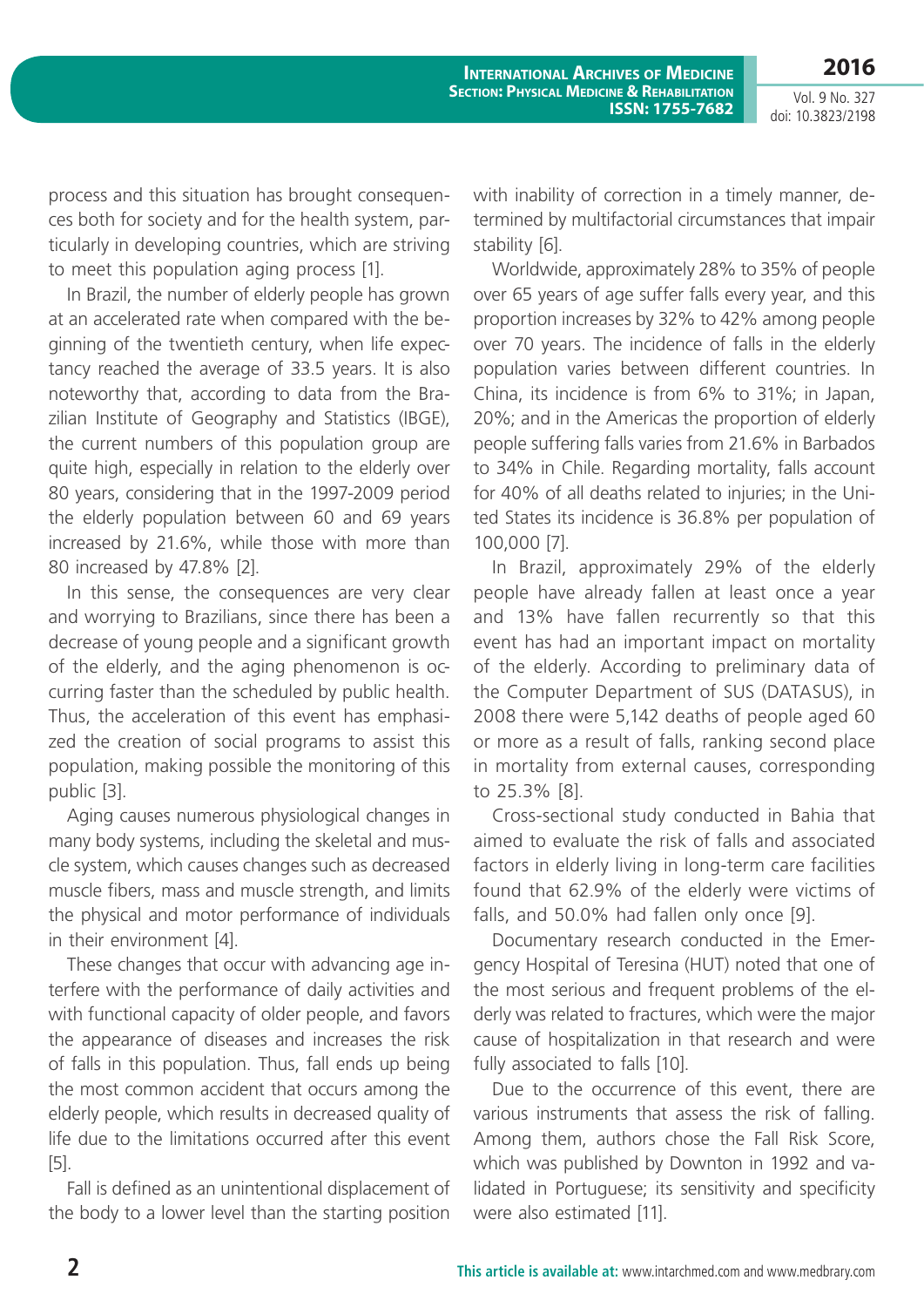Vol. 9 No. 327 doi: 10.3823/2198

**2016**

In considering the aspects, the aim of this study was to analyze the risk of falls in elderly people assisted in an emergency hospital.

### **Methods**

This is a cross-sectional research conducted in the emergency department of a reference hospital in emergency in the city of Teresina, Piaui, Brazil. Participants were seniors who met the following inclusion criteria: having fallen and been treated at the emergency room of the said hospital in the data collection period, being continuously accompanied by a caregiver if they did not have cognitive conditions or limitations caused by hearing, visual or speech problems that would prevent the application of the instrument.

The sample of 272 elderly people was chosen through a non-probability and intentional sampling, in which participants were interviewed as they were admitted to that service.

Data collection was conducted from January to March 2016, through an interview for filling a sociodemographic form of the elderly and application of Fall Risk Score scale, created by Downton in 1992 and subsequently validated in Portuguese (11). The instrument score ranges from zero to eleven, in which scores equal or superior to three indicate that the elderly has risk to fall. It was also used the Mini Mental State Examination (MMSE) developed by Folstein, Folstein and McHugh in 1975, validated and adapted for the Brazilian population almost 20 years later (12). To define the cognitive state, the following cutoffs were considered: for illiterates 13, for those with low (1 to 4 incomplete years) and middle educational level (4 to 8 incomplete years) 18, and for participants with high educational level (8 or more years) 26.

Researchers conducted descriptive and inferential statistical analysis. The relation between falls and the sociodemographic and clinical profile was made by using Chi-square test and Fisher's exact test, with the confidence level of 5% and risk estimates determined by logistic regression. The study followed the ethical principles advocated in Resolution 466/2012 of the National Health Council and was approved by the Ethics Committee of UNINOVAFAPI through the opinion number 1339339.

### **Results**

The mean age of study participants was 74.4 years  $(SD = 9.9)$ , median of 73 years, ranging from 60 to 105 years. Most participants were in the age group 60-79 years (67.6%), were females (66.6%), most were married (47.1%), 72.1% had no education, were from Teresina (69.9%), received one to three minimum wages (83.4%).

By establishing an association between high risk for falls and sociodemographic profile of the study participants aged **(Table 1)**, authors found a statistically significant association with schooling and monthly income of the elderly with p-values corresponding to 0.007 and 0.000, respectively.

**Table 1.** Fall risk in elderly assisted in an emergency hospital according to the Fall Risk Score (FRS), as for sociodemographic characteristics. Teresina, PI, Brazil, 2016.

|                       | <b>Fall Risk (FRS)</b> |      |                |      | <b>Total</b> |               |                    |
|-----------------------|------------------------|------|----------------|------|--------------|---------------|--------------------|
| <b>Variables</b>      | <b>High risk</b>       |      | Low risk       |      |              |               | р                  |
|                       | n                      | $\%$ | n              | $\%$ | n            | $\frac{0}{0}$ |                    |
| Age group             |                        |      |                |      |              |               |                    |
| Younger elderly       | 124                    | 45.6 | 60             | 22.0 | 184          | 67.6          | 0.093a             |
| Older elderly         | 84                     | 30.9 | $\overline{4}$ | 1.5  | 88           | 32.4          |                    |
| Gender                |                        |      |                |      |              |               |                    |
| Male                  | 65                     | 23.9 | 26             | 9.5  | 91           | 33.4          | 0.227a             |
| Female                | 143                    | 52.7 | 38             | 13.9 | 181          | 66.6          |                    |
| <b>Marital status</b> |                        |      |                |      |              |               |                    |
| Single                | 25                     | 9.2  | 11             | 4.0  | 36           | 13.2          | 0.098 <sup>b</sup> |
| Married               | 92                     | 33.9 | 36             | 13.2 | 128          | 47.1          |                    |
| Divorced              | 12                     | 4.4  | 3              | 1.1  | 15           | 5.5           |                    |
| Widowed               | 79                     | 29.0 | 14             | 5.2  | 93           | 34.2          |                    |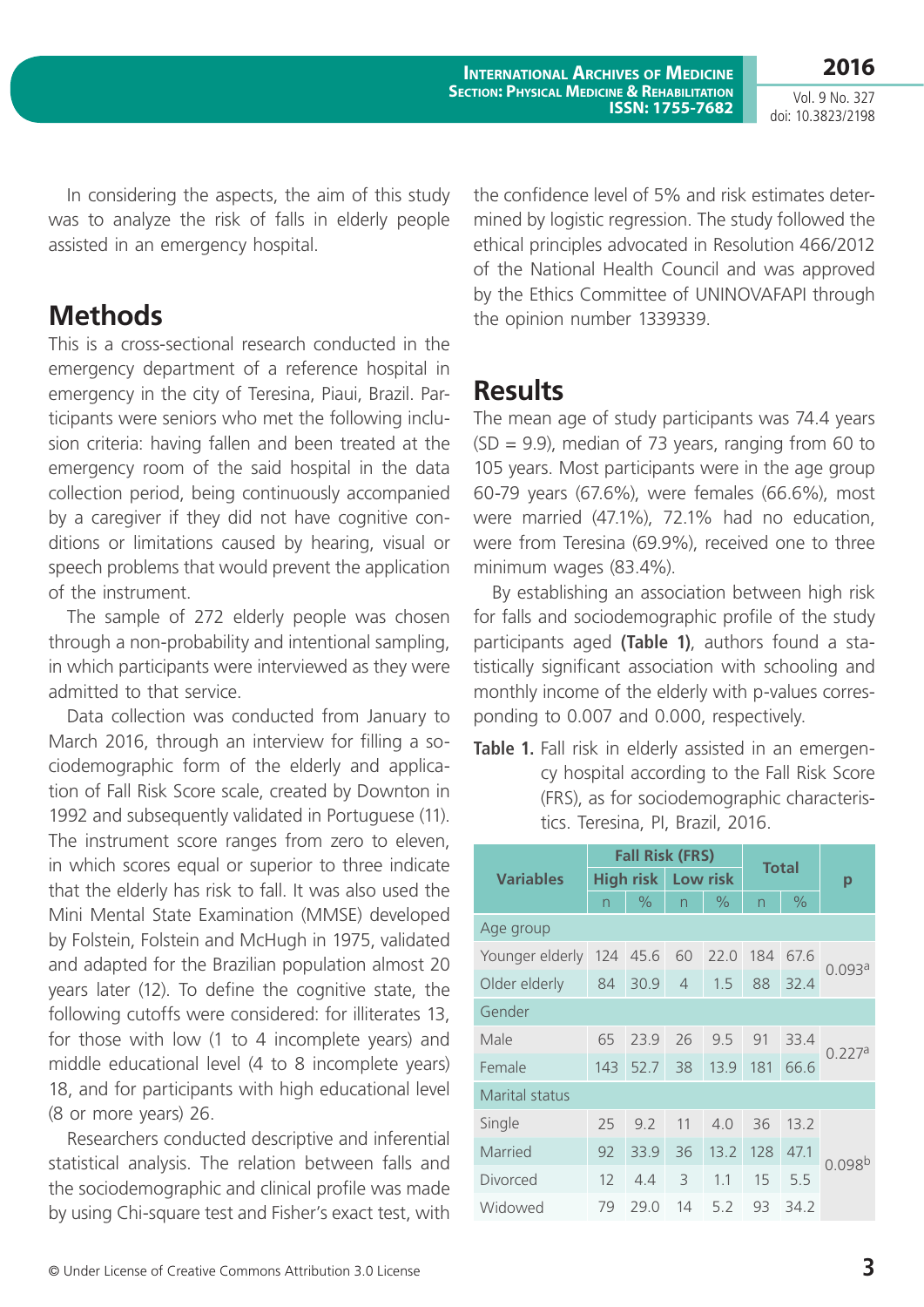Vol. 9 No. 327 doi: 10.3823/2198

**2016**

|                                                                                                                        | <b>Fall Risk (FRS)</b> |               |                         |               |                |               |                    |
|------------------------------------------------------------------------------------------------------------------------|------------------------|---------------|-------------------------|---------------|----------------|---------------|--------------------|
| <b>Variables</b>                                                                                                       | High risk              |               | Low risk                |               | <b>Total</b>   |               | p                  |
|                                                                                                                        | n                      | $\frac{1}{2}$ | $\overline{\mathsf{n}}$ | $\frac{0}{0}$ | n              | $\frac{1}{2}$ |                    |
| Schooling                                                                                                              |                        |               |                         |               |                |               |                    |
| Illiterate                                                                                                             | 159                    | 58.5          | 37                      | 13.6          | 196            | 72.1          | 0.007 <sup>b</sup> |
| Elementary<br>School                                                                                                   | 39                     | 14.3          | 17                      | 6.3           | 56             | 20.6          |                    |
| High School                                                                                                            | 8                      | 2.9           | 8                       | 2.9           | 16             | 5.8           |                    |
| Higher<br>Education                                                                                                    | $\overline{2}$         | 0.7           | $\overline{2}$          | 0.7           | $\overline{4}$ | 1.5           |                    |
| Origin                                                                                                                 |                        |               |                         |               |                |               |                    |
| Teresina                                                                                                               | 143                    | 52.6          | 47                      | 17.3          | 190            | 69.9          | 0.867 <sup>b</sup> |
| Another<br>municipality                                                                                                | 52                     | 19.1          | 15                      | 5.5           | 67             | 24.6          |                    |
| Another state                                                                                                          | 13                     | 4.8           | $\overline{2}$          | 0.7           | 15             | 5.5           |                    |
| Monthly income                                                                                                         |                        |               |                         |               |                |               |                    |
| Less than 1<br><b>MW</b>                                                                                               | 22                     | 8.1           | 20                      | 7.4           | 42             | 15.5          | 0.000 <sup>b</sup> |
| 1 to 3 MW                                                                                                              | 185                    | 68.0          | 42                      | 15.4          | 227            | 83.4          |                    |
| 4 to 6 MW                                                                                                              |                        |               | $\overline{1}$          | 0.4           | $\overline{1}$ | 0.4           |                    |
| 7 to 9 MW                                                                                                              | 1                      | 0.4           | 1                       | 0.4           | $\overline{2}$ | 0.7           |                    |
| Total                                                                                                                  | 208                    | 76.5          | 64                      | 23.5          | 272            | 100           |                    |
| MW: Minimum wage, Minimum wage 2016: R\$ 880.00,<br><sup>a</sup> : Fisher's exact test, <sup>b</sup> : Chi-square test |                        |               |                         |               |                |               |                    |

**Table 2.** Distribution of elderly patients of an emergency hospital due to fall, as for gender, according to the risk of falling and the Mini Mental State Examination. Teresina, PI, Brazil, 2016.

|                        | Gender      |      |                          |                   | <b>Total</b>   |               |       |
|------------------------|-------------|------|--------------------------|-------------------|----------------|---------------|-------|
| <b>Variables</b>       | <b>Male</b> |      | <b>Female</b>            |                   |                |               | $p^*$ |
|                        | n           | $\%$ | $\overline{\phantom{0}}$ | $\frac{0}{0}$     | $\overline{n}$ | $\frac{0}{0}$ |       |
| Fall Risk (FRS)        |             |      |                          |                   |                |               |       |
| High risk              | 65          | 23.9 |                          | 143 52.7 208 76.6 |                |               | 0.227 |
| I ow risk              | 26          | 9.5  | 38                       | 13.9              | 64             | 23.4          |       |
| Cognitive status       |             |      |                          |                   |                |               |       |
| No deficit             | 58          | 21.3 | 93                       | 34.2 151          |                | 55.5          | 0.028 |
| With deficit           | 33          | 12.1 | 88                       | 32.4 121          |                | 44.5          |       |
| Total                  | 91          | 33.4 |                          | 181 66.6 272      |                | 100           |       |
| *: Fisher's exact test |             |      |                          |                   |                |               |       |

The falls were more common among women, and they also had a higher risk of falling, according to Fall Risk Score when compared to men. Regarding the assessment of cognitive status, according to the MMSE, it was possible to identify statistically significant association ( $p = 0.028$ ) between the test result and the gender of the participants **(Table 2)**.

The logistic regression applied to the fall risk and the values of the MMSE showed that being male and being younger elderly has become a protective factor, as both had risk below one. However, being oriented was 2.05 times higher in males than in females, and being oriented in the age group that corresponds to the younger elderly was 4.0 times higher than the older elderly. **(Table 3)**.

**Table 3.** Logistic regression results of variables associated with falls in the elderly people. Teresina, 2016.

| <b>Variables</b>                                                       | <b>Categories</b> | $\frac{9}{6}$ | $\overline{n}$ | p-value <sup>a</sup> | <b>Risk</b> b |  |  |  |  |
|------------------------------------------------------------------------|-------------------|---------------|----------------|----------------------|---------------|--|--|--|--|
| Risco de queda                                                         |                   |               |                |                      |               |  |  |  |  |
| Age group                                                              | Younger elderly   | 184           | 67.6           | 0.093                | 0.545         |  |  |  |  |
|                                                                        | Older elderly     | 88            | 32.4           |                      |               |  |  |  |  |
| Gender                                                                 | Male              | 91            | 33.4           | 0.227                | 0.664         |  |  |  |  |
|                                                                        | Female            | 181           | 66.6           |                      |               |  |  |  |  |
| Cognitive status                                                       |                   |               |                |                      |               |  |  |  |  |
| Age group                                                              | Younger elderly   | 184           | 67.6           | 0.000                | 4.0           |  |  |  |  |
|                                                                        | Older elderly     | 88            | 32.4           |                      |               |  |  |  |  |
| Gender                                                                 | Male              | 91            | 33.4           | 0.028                | 2.05          |  |  |  |  |
|                                                                        | Female            | 181           | 66.6           |                      |               |  |  |  |  |
| <sup>a</sup> : Fisher's exact test, <sup>b</sup> : Logistic regression |                   |               |                |                      |               |  |  |  |  |

# **Discussion**

The sociodemographic data of the present study showed a predominance of females and younger elderly. A similar result was found in a populationbased cross-sectional study conducted in Ribeirao Preto [13], in which falls prevailed among females in the age range of 60 to 79 years.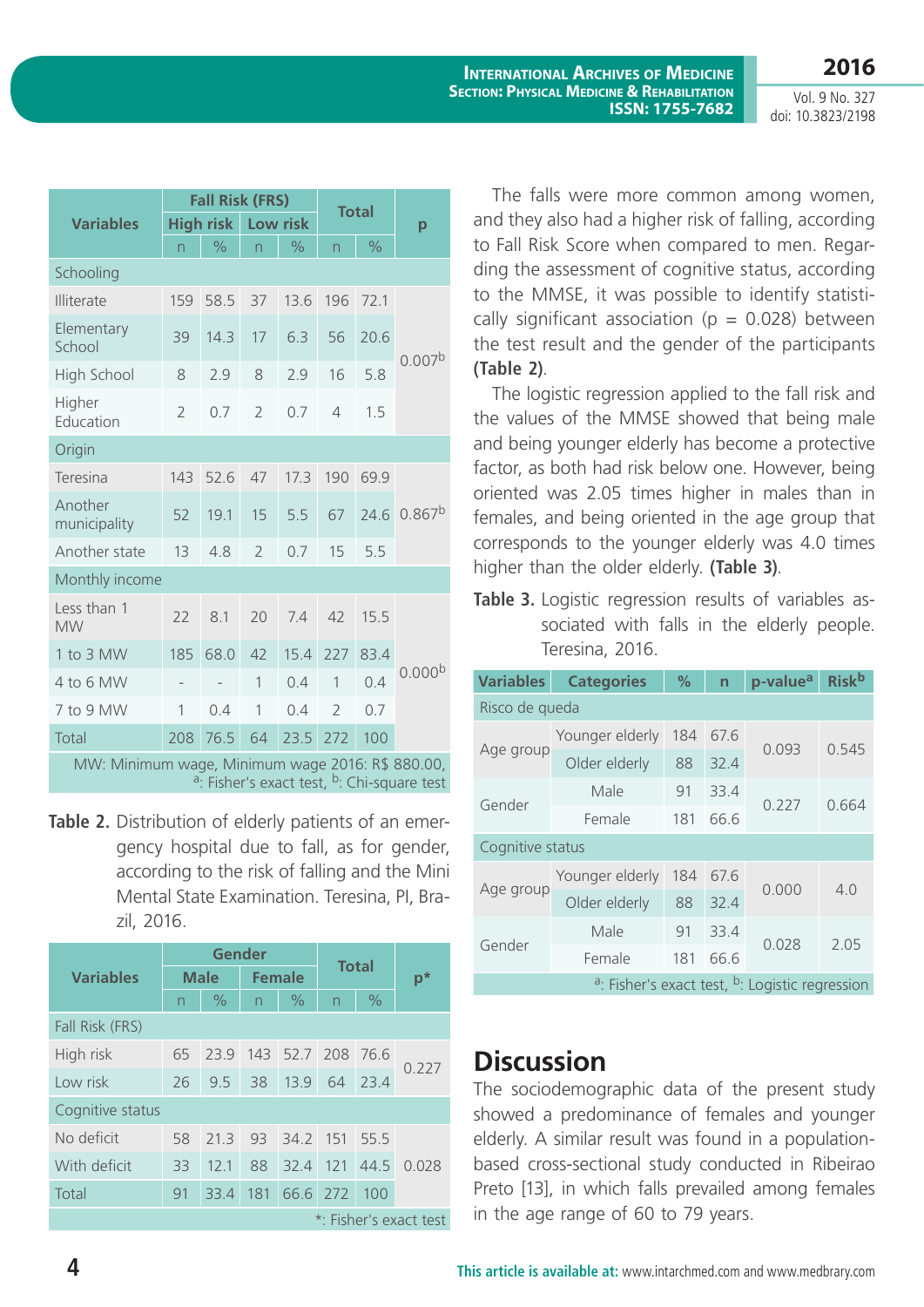Vol. 9 No. 327 doi: 10.3823/2198

**2016**

However, another study conducted in Belo Horizonte [14] found that the majority of respondents were female; however, 45.5% of the interviewees were between 60 and 69 years.

There is thus the tendency for the phenomenon of feminization of old age, considering that the female population is growing faster than males [1]. Women have greater longevity than men, which leads to longer periods of chronic diseases and other factors, including low income, loss of the partner and loneliness [15].

With regard to marital status, the elderly participants of this research were married. This result corroborates a study developed with elderly people registered in the Family Health Strategy [FHS] of Joao Pessoa, which found that 47.6% of the elderly at high risk for falls were married. However, it also showed that living alone increased by 75.6% the chance of falling. If the risk of falling is present, the prevalence may increase by 64.8% [1]. However, it is emphasized that a sectional study conducted with elderly people living in the municipality Engenheiro Paulo de Frontin Engineer pointed relationship between widowhood and risk of falling [16].

As for education, it was found in this study that most seniors had no schooling. This fact differs from other studies that investigated the falls among the elderly in Brazil, which found that most of the participants had some schooling, ranging from one to seven years of education in different locations [13-15]. It is noteworthy that the low level of education combined with other deficiencies derived from the aging process can contribute to the difficulty of understanding the guidelines given by health professionals during the provision of care to these elderly.

Most study participants had monthly income between one and three minimum wages. Research conducted with elderly in Minas Gerais found a per capita income of up to one minimum wage and stated that most of the Brazilian seniors live with precarious living conditions. It also showed association between lack of financial resources and superposition of pathologies and difficulties of access to more complex health services. Added to this, there are the difficulties of infrastructure of services, which further complicates the autonomy of the elderly [14].

The application of the Fall Risk Score showed that women had a higher risk of falling than men, even with better cognitive status in relation to the opposite gender. Healthy elderly people tend to fall during instrumental activities outside the home, whereas the occurrence of falls among frail seniors tended to occur during routine activities without great demands on balance [1]. However, there is still need of a conclusive explanation on this fact, which may be related to lower functional status, increased morbidity and occurrence of arthrosis [17].

Other important factors for the risk of falls among women are reduced estrogen that leads to bone loss, which can contribute to the deterioration of functional status, physiological changes of aging, as well as personal and environmental factors that increase the risk of occurrence of this event among women [8].

A multicentric and cross-sectional study aimed to investigate the fragility and its relationship to sociodemographic, psychosocial, clinical, cognitive, anthropometric and functional capacity variables also found that the variables that were significantly and independently associated with higher number of falls were being female, aged over 80 years, having habit of taking naps and having depressive symptoms [18].

This research found a statistically significant association ( $p = 0.028$ ) between the result of the Mini-Mental State Examination (MMSE) and gender.

Cross-sectional study with a sample of 462 elderly developed in Juiz de Fora found that seniors with cognitive impairment showed a higher frequency of falls compared to the elderly population in general. This result, associating cognitive impairment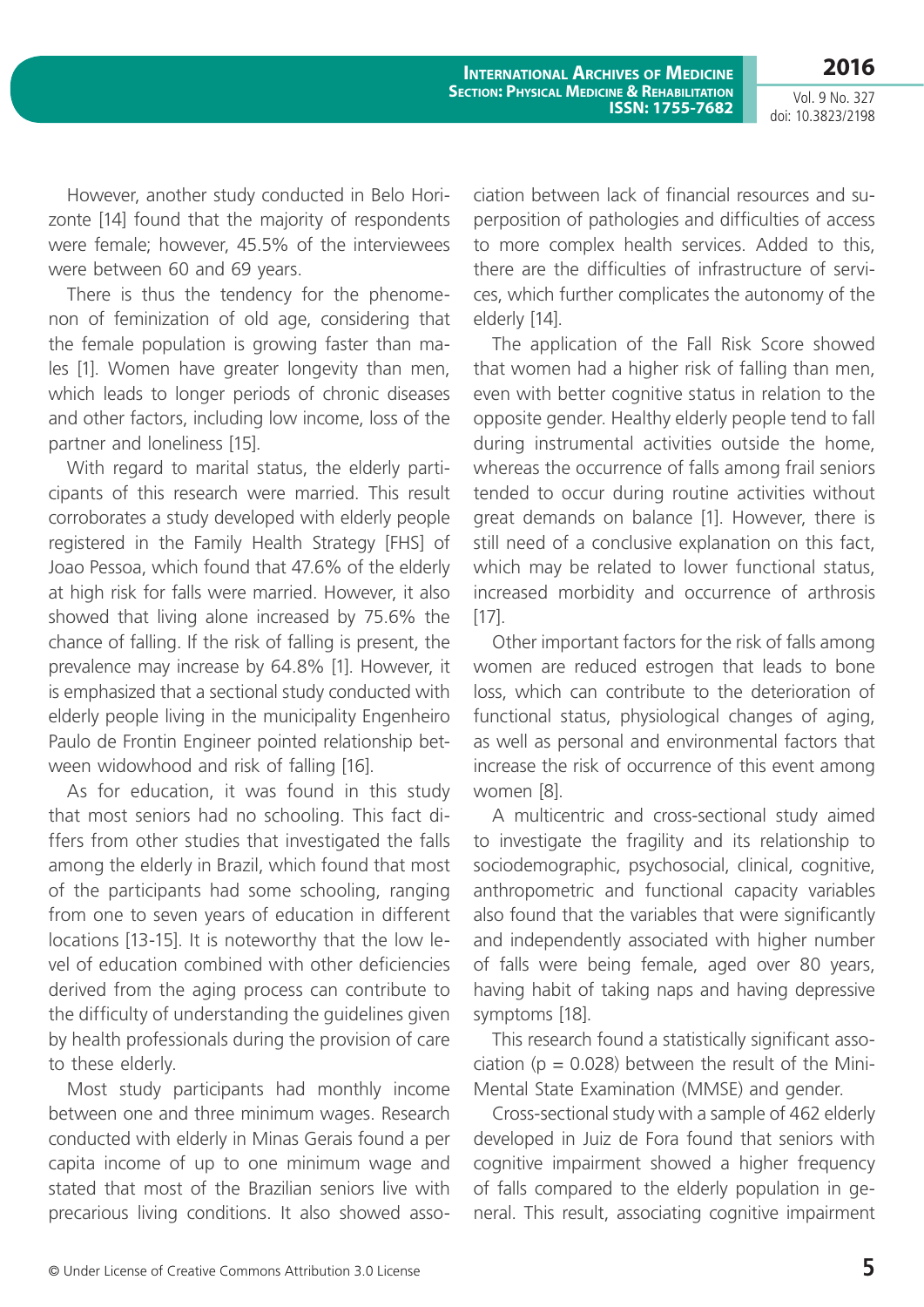**2016** Vol. 9 No. 327

doi: 10.3823/2198

and falls, reinforces the need for preventive measures and new health practices with an emphasis on healthy aging [19].

On the other hand, cross-sectional study in Sao Carlos in the area covered by the Family Health Strategy found that cognitive status was not significantly associated with falls, noting that there is no increased risk of falls among older adults with cognitive impairment assessed by the MMSE. An explanation for this finding is that older adults with cognitive impairment are less active than those with better mental capacity, not being exposed to some risks, especially outside the residence, which protects them, in a way, of falling. Authors also inferred that as the elderly with cognitive impairment are more fragile, they may receive greater care of the family and this would offset some risks posed by cognitive impairment [20].

The present study found a statistically significant association between the risk of falling, educational level and monthly income, which corroborates a research that estimated the prevalence and the sociodemographic and health profile of elderly restricted to home and registered in a family health unit of the metropolitan region of Belo Horizonte, in which most participants had low levels of education and income. The recognition of this socioeconomic profile is critical to the development of effective health promotion proposals, considering that social status hampers the awareness of people about the need to care for their own health, adherence to treatment and maintaining a healthy lifestyle [14].

However, a study conducted in Belo Horizonte that aimed to determine the occurrence of falls in the elderly, when associating them with some variables, found no statistically significant association between sociodemographic variables and the occurrence of falls, in contrast to the results of this research [21].

There is no single cause for falls; it is a combination of intrinsic and extrinsic factors. Some falls

occur due to inadequacies in the environment. In this sense, minimizing household hazards combined with the control of the intrinsic factors of the elderly can reduce the risk of falls [1].

A literature review conducted in the United States also confirmed that there are various causes for falls among older people and that the environment can contribute to accident by falls, especially when there is inadequate lighting [22].

Study conducted in Baltimore [23] highlighted the care for the elderly in the home environment as it identified accidents by falls among the elderly over 65. Among those over 85 years, the study found occurrence of other household accidents such as burns, which even led some to death.

Study carried out in Geriatrics and Gerontology Clinic of the Brazilian Federal District found that the occurrence of falls is due to several factors. Among the factors related to the domestic environment, there was highlight for high-risk places, such as the bathroom and the bedroom, and places with ceramic floors [24].

In the present research, logistic regression developed for the risk of falling and the values of the Mini Mental State Examination revealed that being male and being between 60 and 79 years was a protective factor, as it showed risk below one.

Research conducted in the municipality of Engenheiro Paulo de Frontin, in the state of Rio de Janeiro, showed that the distribution of the falls is not homogeneous and that this accident is more common in certain groups, indicating that gender, advanced age, being separated/widowed, having low socioeconomic level, self-rated health, satisfaction with income and ability to perform everyday activities are all associated with an increased risk of falls and this allows preventive interventions in all levels of action [16].

Logistic regression analysis performed in this study also demonstrated that being male and oriented is 2.05 times higher than in women, and being oriented and in the age group 60-79 years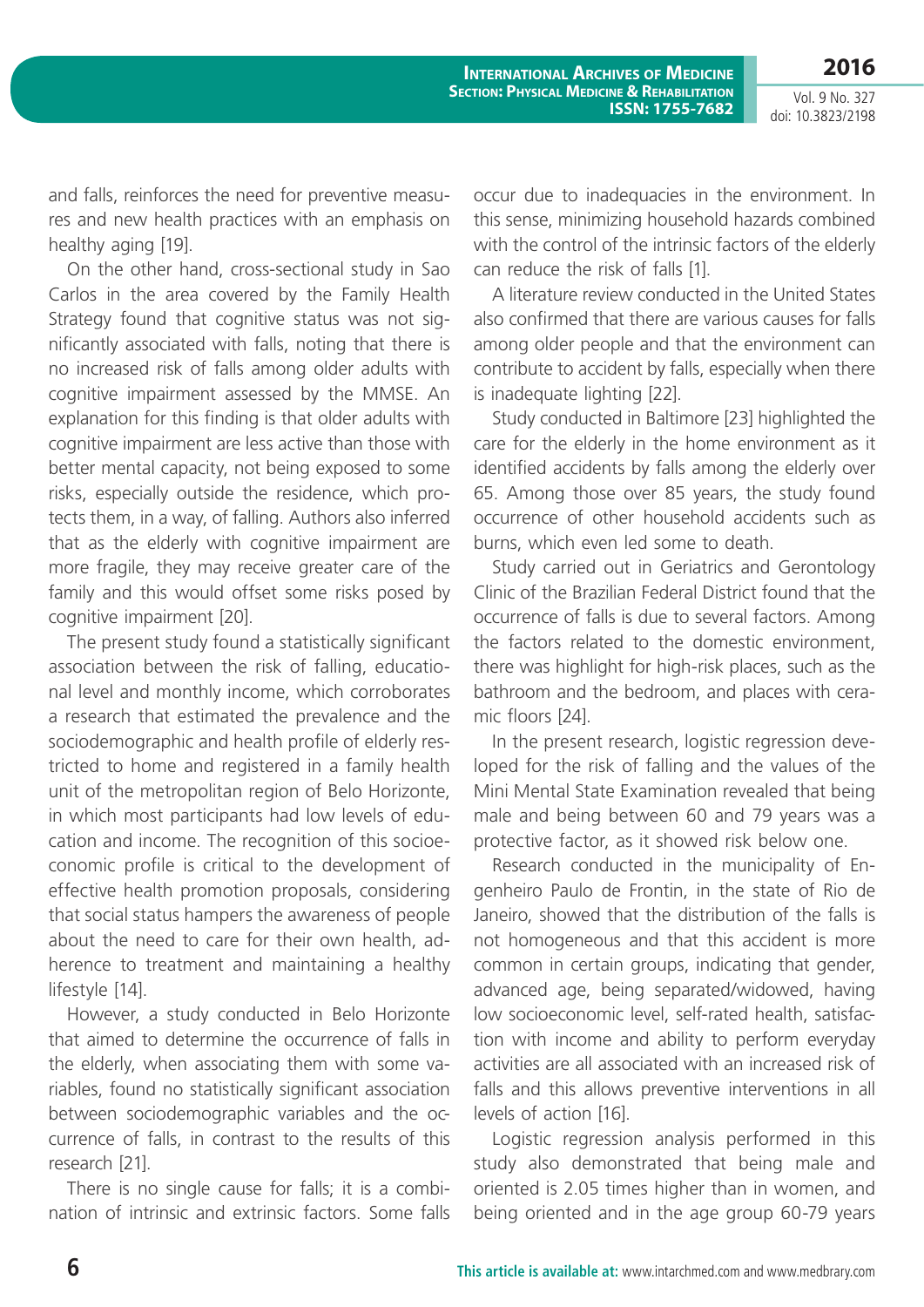**2016**

Vol. 9 No. 327 doi: 10.3823/2198

is 4.0 times higher than being in the age group of 80 or older.

Cross-sectional study conducted in the municipality of Juiz de Fora-MG applied the MMSE in 454 non-institutionalized elderly, of whom 130 showed tendency to cognitive impairment. The comparative analysis of the frequencies between the groups without cognitive impairment and with cognitive impairment evidenced that the elderly with impairment had more advanced age, lower socioeconomic status, had no spouse, did not live alone and were mostly women [19].

Thus, there has been the need to identify older adults at risk of accidents by falling in order to adapt the preventive measures to be taken by older people themselves, their families and health professionals, with the purpose of promoting active aging and healthy life expectancy.

# **Conclusion**

The results of this study show a high incidence of falls in the last year among respondents, being more frequent among women. Most had already had previous history of falls, especially when performing household activities.

Among the elderly attended due to falls, the following profile was idenfied: women, aged 60 to 79 years old, married, illiterate, with monthly income of one to three minimum wages. According to the Fall Risk Score, the falls were more common among women (66.6%) and with regard to the high risk for falling, women also had a higher risk of falling (52.7%). There was statistically significant association between the high risk of falling, educational level and monthly income.

This study has limitations for only considering the local reality. Nevertheless, its results are relevant as they contribute to a wider attention from highly complex health services in order to minimize the suffering of the elderly.

There is need to emphasize prevention and early identification of risk factors for falls in the community, especially with regard to the guidelines provided to the elderly, according to the results found in this study, which showed that most of the seniors had no education and had income between one and three minimum wages.

In view of this, one can infer that the difficulty of understanding and adapting the environment to a comfortable living for the elderly can increase the risk for falls, since aging itself can bring harm to the cognitive aspect. Thus, it is necessary to minimize the high prevalence of elderly people suffering injuries from falls and prevent the loss of autonomy as a result of this type of accident.

The identification of factors associated with the risk for falls is very important so that professionals can develop a prevention method and perform early monitoring of installed disabilities, making prevention more effective and thereby reducing hospital admissions, minimizing physical and psychological harm that directly affects the elderly by the risk of losing their autonomy.

It is recommended, therefore, a more detailed investigation on the risk of accident by falls in order to understand the factors associated with this event, such as comorbidities, medications, low education and osteoporosis control.

The rapid growth of the elderly population in Brazil has increased the difficulties faced by this population in relation to health, so there is need to discuss and program interventions aimed at improving the quality of life of these people.

### **References**

- **1.** Pinho TAM, Silva AO, Tura LFR, Moreira MASP, Gurgel SN, Smith AAF, et al. Avaliação do risco de quedas em idosos atendidos em Unidade Básica de Saúde. Rev Esc Enferm USP [Internet]. 2012 [cited 2016 Mar 12]; 46(2):320-7. Available from: [http://](http://www.scielo.br/pdf/reeusp/v46n2/a08v46n2.pdf) [www.scielo.br/pdf/reeusp/v46n2/a08v46n2.pdf](http://www.scielo.br/pdf/reeusp/v46n2/a08v46n2.pdf)
- **2.** Minayo MCS. Envelhecimento da população brasileira e os desafios para o setor saúde. Cad saúde pública [Internet]. 2012 [cited 2016 Mar 16]; 28(2):208-9. Available from: [http://www.](http://www.scielo.br/pdf/csp/v28n2/01.pdf) [scielo.br/pdf/csp/v28n2/01.pdf](http://www.scielo.br/pdf/csp/v28n2/01.pdf)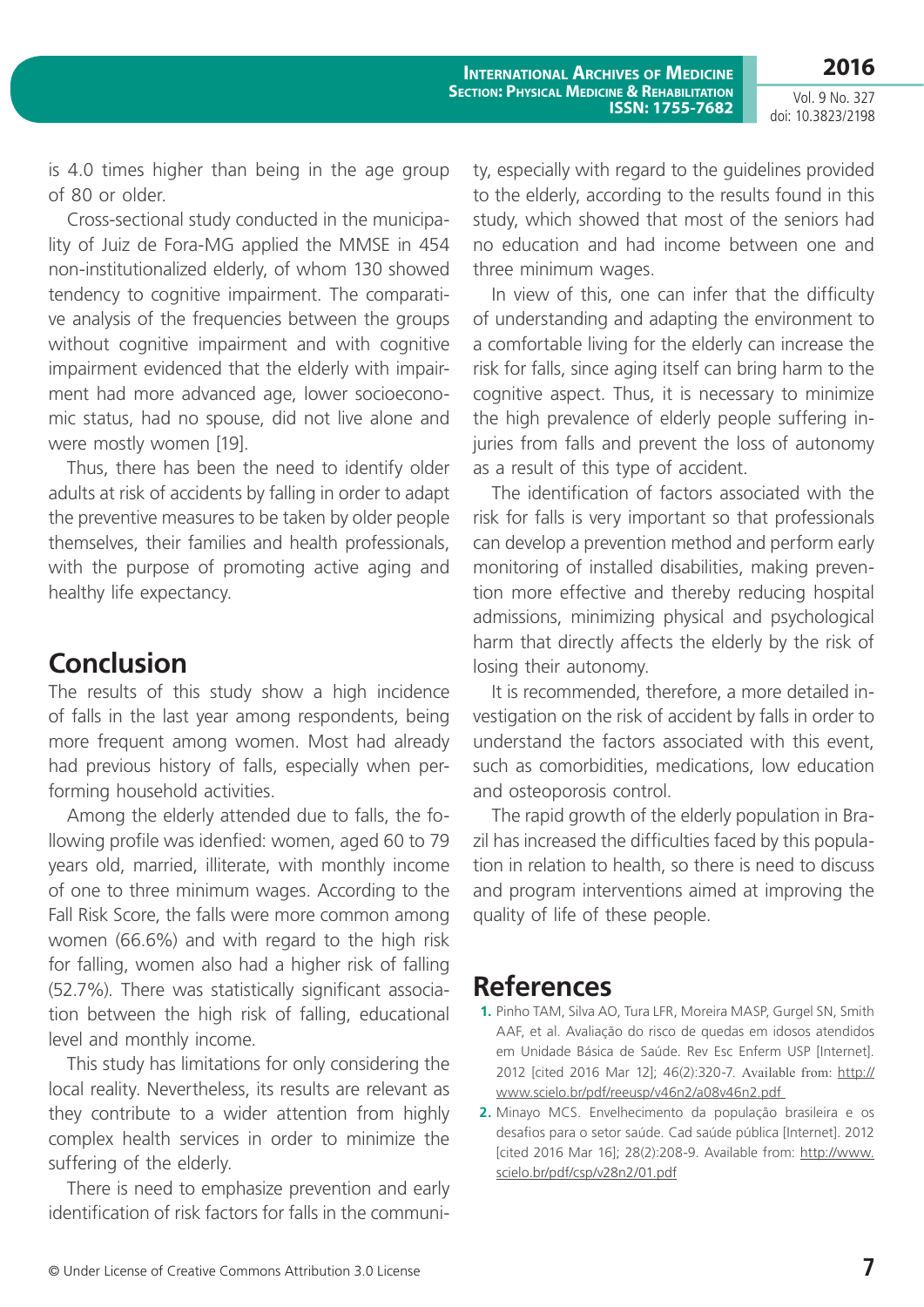Vol. 9 No. 327 doi: 10.3823/2198

- **3.** Camarano AA. O novo paradigma demográfico. Ciênc saúde coletiva [Internet]. 2013 [cited 2016 Apr 10]; 18(12):3446. Available from: [http://www.scielo.br/pdf/csc/v18n12/a01v18n12.](http://www.scielo.br/pdf/csc/v18n12/a01v18n12.pdf) [pdf](http://www.scielo.br/pdf/csc/v18n12/a01v18n12.pdf)
- **4.** Fechine BRA, Trompieri N. Processo de envelhecimento: as principais alterações que acontecem com o idoso com o passar dos anos. Inter Science Place [Internet]. 2012 [cited 2016 Apr 11]; 1:106-32. Available from: [http://www.interscienceplace.](http://www.interscienceplace.org/isp/index.php/isp/article/view/196/194) [org/isp/index.php/isp/article/view/196/194](http://www.interscienceplace.org/isp/index.php/isp/article/view/196/194)
- **5.** Pereira GN, Morsch P, Lopes DGC, Trevisan MD, Ribeiro A, Navarro JHN, et al. Fatores socioambientais associados à ocorrência de quedas em idosos. Ciênc saúde coletiva [Internet]. 2013 [cited 2016 Apr 12]; 18(12):3507-14. Available from: [http://](http://www.scielo.br/pdf/csc/v18n12/a07v18n12.pdf) [www.scielo.br/pdf/csc/v18n12/a07v18n12.pdf](http://www.scielo.br/pdf/csc/v18n12/a07v18n12.pdf)
- **6.** Sociedade Brasileira de Geriatria e Gerontologia. Quedas em idosos: prevenção [Internet]. São Paulo: Associação Médica Brasileira e Conselho Federal de Medicina; 2008. [cited 2015 Sep 2]. Available from: [http://sbgg.org.br/wp-content/](http://sbgg.org.br/wp-content/uploads/2014/10/queda-idosos.pdf) [uploads/2014/10/queda-idosos.pdf](http://sbgg.org.br/wp-content/uploads/2014/10/queda-idosos.pdf)
- **7.** World Health Organization. WHO global report on falls prevention in older age [Internet]. Geneva: WHO, 2007. Available from: [http://www.who.int/ageing/publications/Falls\\_](http://www.who.int/ageing/publications/Falls_prevention7March.pdf?ua=1) [prevention7March.pdf?ua=1](http://www.who.int/ageing/publications/Falls_prevention7March.pdf?ua=1)
- **8.** Ferreira DCO, Yoshitome AY. Prevalência e características das quedas de idosos institucionalizados. Rev bras enferm [Internet]. 2010 [cited 2016 Jun 21]; 63(6):991-7. Available from: [http://](http://www.scielo.br/pdf/reben/v63n6/19.pdf) [www.scielo.br/pdf/reben/v63n6/19.pdf](http://www.scielo.br/pdf/reben/v63n6/19.pdf)
- **9.** Reis LA, Rocha TS, Duarte SFP. Quedas: risco e fatores associados em idosos institucionalizados. Rev baiana enferm [Internet]. 2014 [cited 2016 Jun 21]; 28(3):225-34. Available from: [http://www.portalseer.ufba.br/index.php/enfermagem/](http://www.portalseer.ufba.br/index.php/enfermagem/article/viewFile/12303/8982) [article/viewFile/12303/8982](http://www.portalseer.ufba.br/index.php/enfermagem/article/viewFile/12303/8982)
- **10.** Rocha FCV, Paz LI, Nery NKB, Almeida GMB, Rocha LPV, Carvalho ML. Perfil de idosos internados no hospital de urgência. Rev enferm UFPI [Internet]. 2014 [cited 2016 Jul 18]; 3(3):32-8. Available from: [http://www.ojs.ufpi.br/index.php/reufpi/article/](http://www.ojs.ufpi.br/index.php/reufpi/article/view/1567/pdf) [view/1567/pdf](http://www.ojs.ufpi.br/index.php/reufpi/article/view/1567/pdf)
- **11.** Schiaveto, FV. Avaliação do risco de quedas em idosos na comunidade [Dissertação]. Ribeirão Preto: Escola de Enfermagem de Ribeirão Preto, Universidade de São Paulo; 2008.
- **12.** Bertolucci PHF, Brucki SMD, Campacci SR, Juliano Y. O miniexame do estado mental em uma população geral: impacto da escolaridade. Arq Neuropsiquiatr [Internet]. 1994 [cited 2016 Aug 12]; 52(1):1-7. Available from: [http://www.scielo.br/pdf/](http://www.scielo.br/pdf/anp/v52n1/01.pdf) [anp/v52n1/01.pdf](http://www.scielo.br/pdf/anp/v52n1/01.pdf)
- **13.** Fhon JRS, Wehbe SCCF, Vendruscolo TRP, Stackfleth R, Marques S, Rodrigues RAP. Quedas em idosos e sua relação com a capacidade funcional. Rev Latinoam enferm [Internet]. 2012 [cited 2016 Aug 14]; 20(5):[08 telas]. Available from: [http://](http://www.scielo.br/pdf/rlae/v20n5/pt_15.pdf) [www.scielo.br/pdf/rlae/v20n5/pt\\_15.pdf](http://www.scielo.br/pdf/rlae/v20n5/pt_15.pdf)
- **14.** Ursine PGS, Cordeiro HA, Moraes CL. Prevalência de idosos restritos ao domicílio em região metropolitana de Belo Horizonte (Minas Gerais, Brasil). Ciênc saúde coletiva [Internet]. 2011 [cited 2016 Aug 20]; 16(6):2953-62. Available from: [http://www.](http://www.scielo.br/pdf/csc/v16n6/33.pdf) [scielo.br/pdf/csc/v16n6/33.pdf](http://www.scielo.br/pdf/csc/v16n6/33.pdf)
- **15.** Ramos CV, Santos SSC, Barlem ELD, Pelzer MT. Quedas em idosos de dois serviços de pronto atendimento do Rio Grande do Sul. Rev eletrônica enferm [Internet]. 2011 [cited 2016 Apr 22]; 13(4):703-13. Available from: [https://www.fen.ufg.br/fen\\_](https://www.fen.ufg.br/fen_revista/v13/n4/pdf/v13n4a15.pdf) [revista/v13/n4/pdf/v13n4a15.pdf](https://www.fen.ufg.br/fen_revista/v13/n4/pdf/v13n4a15.pdf)
- **16.** Motta LB, Aguiar AC, Coutinho ESF, Huf G. Prevalência e fatores associados a quedas em idosos em um município do Rio de Janeiro. Rev bras geriatr gerontol [Internet]. 2010 [cited 2016 Aug 23]; 13(1):83-91. Available from: [http://www.scielo.br/pdf/](http://www.scielo.br/pdf/rbgg/v13n1/a09v13n1.pdf) [rbgg/v13n1/a09v13n1.pdf](http://www.scielo.br/pdf/rbgg/v13n1/a09v13n1.pdf)
- **17.** Fernandes MGM, Barbosa KTF, Oliveira FMRL, Rodrigues MMD, Santos KFO. Risco de quedas evidenciado por idosos atendidos num ambulatório de geriatria. [Internet]. Rev eletrônica enferm [Internet]. 2014 [cited 2016 Apr 22]; 16(2):297-303. Available from: [https://www.fen.ufg.br/fen\\_revista/v16/n2/pdf/](https://www.fen.ufg.br/fen_revista/v16/n2/pdf/v16n2a04.pdf) [v16n2a04.pdf](https://www.fen.ufg.br/fen_revista/v16/n2/pdf/v16n2a04.pdf)
- **18.** Pereira AA, Ceolim MF, Neri AL. Associação entre sintomas de insônia, cochilo diurno e quedas em idosos da comunidade. Cad Saúde Pública [Internet]. 2013 [cited 2016 Aug 26]; 29(3):535- 46. Available from: [http://www.scielosp.org/pdf/csp/v29n3/](http://www.scielosp.org/pdf/csp/v29n3/a11v29n3.pdf) [a11v29n3.pdf](http://www.scielosp.org/pdf/csp/v29n3/a11v29n3.pdf)
- **19.** Cruz DT, Cruz FM, Ribeiro AL, Veiga CL, Leite ICG. Associação entre capacidade cognitiva e ocorrência de quedas em idosos. Cad. saúde coletiva [Internet]. 2015 [cited 2016 Aug 26]; 23(4):386-93. Available from: [http://www.scielo.br/pdf/cadsc/](http://www.scielo.br/pdf/cadsc/v23n4/1414-462X-cadsc-23-4-386.pdf) [v23n4/1414-462X-cadsc-23-4-386.pdf](http://www.scielo.br/pdf/cadsc/v23n4/1414-462X-cadsc-23-4-386.pdf)
- **20.** Aveiro MC, Driusso P, Barham EJ, Pavarini SCI, Oishi J. Mobilidade e risco de quedas de população idosa da comunidade de São Carlos. Ciênc saúde coletiva [Internet]. 2012 [cited 2016 Aug 26]; 17(9):2481-88. Available from: [http://www.scielo.br/pdf/](http://www.scielo.br/pdf/csc/v17n9/a28v17n9.pdf) [csc/v17n9/a28v17n9.pdf](http://www.scielo.br/pdf/csc/v17n9/a28v17n9.pdf)
- **21.** Chianca TCM, Andrade CR, Albuquerque J, Wenceslau LCC, Tadeu LFR, Macieira TGR, et al. Prevalência de quedas em idosos cadastrados em um Centro de Saúde de Belo Horizonte - MG. Rev bras enferm [Internet]. 2013 [cited 2016 Sep 14]; 66(2):234-40. Available from:<http://www.scielo.br/pdf/reben/v66n2/13.pdf>